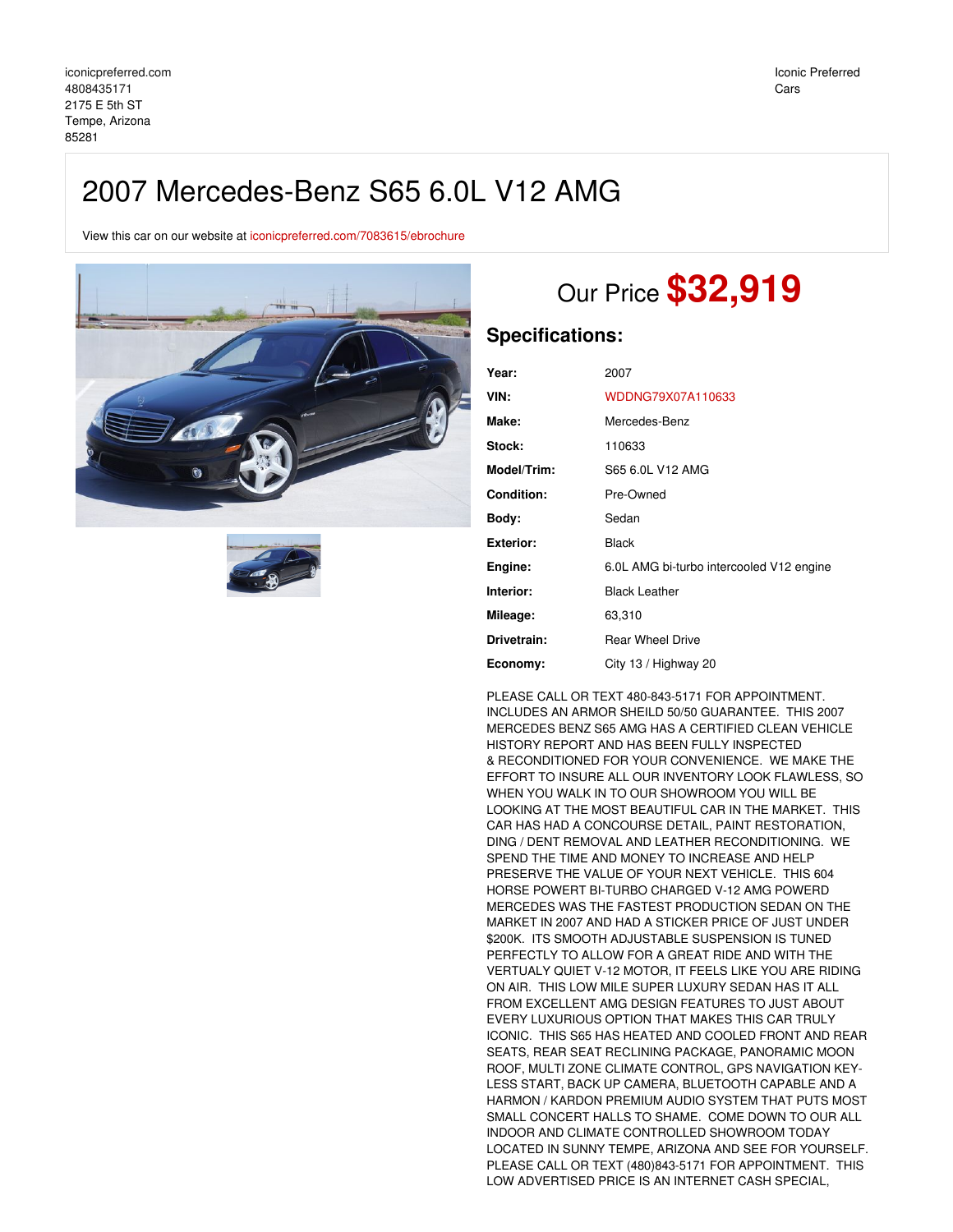CUSTOM TAILORED FINANCING IS AVAILABLE. WE OFFER KELLY BLUE BOOK FAIR TRADE-IN VALUE ON MOST TRADES, HONEST AND FRIENDLY STAFF, 3 MONTH 3,000 MILE GUARANTEE AND DISCOUNTED PARTS & SERVICE FOR ALL CUSTOMERS. ARE YOU TIRED OF LOOKING AT CARS OTHER DEALERS ADVERTISE AS PERFECT CONDITION AND COME TO FIND OUT THEY ARE NOT WHAT YOU EXPECTED? YOU NEED TO SEE THE INVENTORY AT ICONIC PREFERRED CARS. WE TAKE PRIDE IN STOCKING THE CLEANEST CARS AT COMPETITIVE PRICES. ICONIC PREFERRED CARS SERVING AZ FOR OVER 25 YEARS. "IF I WOULDN'T PARK IT IN MY OWN GARAGE, YOU BET YOU WON'T FIND IT AT MY DEALERSHIP".

 $L$  and  $L$  and  $L$  and  $L$  and  $L$  and  $L$  and  $L$  and  $L$ 

WWW.ICONICPREFERRED.COM, \*WHITE GLOVE DELIVERY IS SUBJECT TO A \$199.00 OR MORE FEE DEPENDENT ON DELIVERY DISTANCE.

2007 Mercedes-Benz S65 6.0L V12 AMG Iconic Preferred Cars - 4808435171 - View this car on our website a[ticonicpreferred.com/7083615/ebrochure](https://iconicpreferred.com/vehicle/7083615/2007-mercedes-benz-s65-6-0l-v12-amg-tempe-arizona-85281/7083615/ebrochure)



2007 Mercedes-Benz S65 6.0L V12 AMG Iconic Preferred Cars - 4808435171 - View this car on our website a[ticonicpreferred.com/7083615/ebrochure](https://iconicpreferred.com/vehicle/7083615/2007-mercedes-benz-s65-6-0l-v12-amg-tempe-arizona-85281/7083615/ebrochure)

## **Installed Options**

#### **Interior**

- Cruise control
- Digital instrumentation-inc: speedometer, odometer, Touch Shift gear/shift modes selection
- Drive-Dynamic multicontour seats w/4-level massage- Dual front/rear reading lamps
- Dynamic rear view monitor- Electronic analog tachometer/fuel gauge
- Hand-polished Burl Walnut wood trim- Handsfree communication system w/voice control
- Harmon/kardon Logic7 600-Watt digital surround system-inc: integrated single feed 6-disc CD changer, (14) speakers, 5.1 channel amplifier, digital dynamic volume control, fiberoptic communication among components, PCMCIA slot

- Illuminated glove box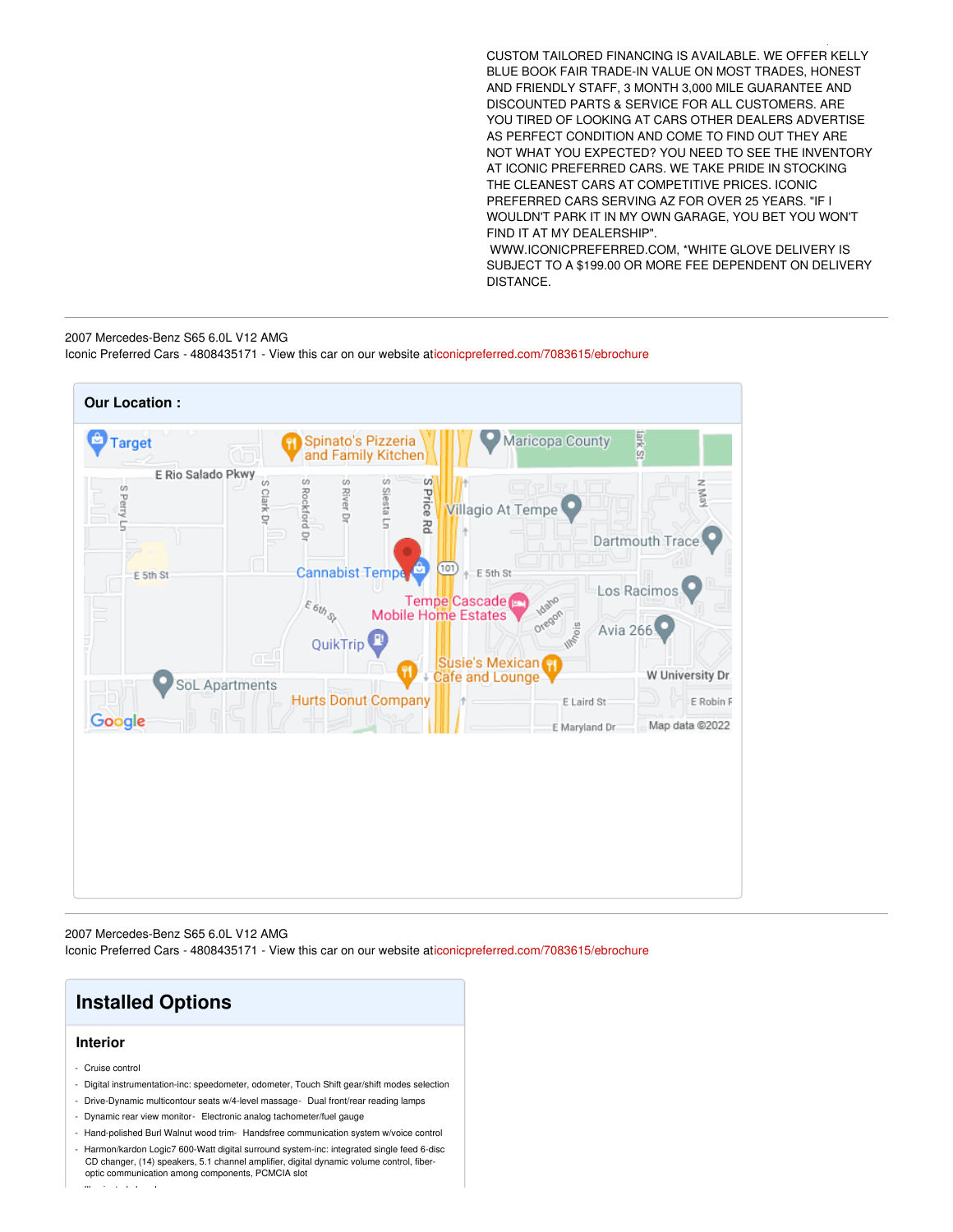- Illuminated glove box
- Illuminated trunk w/umbrella holder, grocery bag hooks, tie-down hooks
- Integrated HomeLink compatible (3) button garage door opener- Keyless go
- Locator lighting
- Mercedes-Benz Maintenance System Plus display-inc: distance remaining to next maintenance, type of service due, reminders
- Multifunction displays in instrument cluster faces-inc: trip computer, exterior temp gauge, maintenance system, oil level check, digital speedometer, reminder/malfunction messages, driver-programmable settings, audio status, navigation route guidance, tire pressure
- Night security illumination- Night view assist w/active night vision system
- On board tire pressure monitoring system- Parktronic parking distance control
- Pwr rear side-window sunshades- Pwr rear window sunshade w/1-touch express up/down
- Pwr trunk closer- Pwr windows w/1-touch express up/down
- Quad illuminated vanity mirrors
- Rear folding center armrest-inc: enclosed storage, (2) cupholders
- Rear head restraints in all seating positions w/manually adjustable fore-aft, remote retraction
- Rear window defroster w/auto-shutoff based on time/driving speed/exterior temp - Sirius satellite radio
- 
- SmartKey infrared-remote-inc: opening trunk, opening/closing windows/ sunroof, panic alarm, fuel filler door, lock/unlock all doors or drivers, turn on active ventilated seats
- SmartKey system-inc: remote central locking system, anti-theft engine immobilizer, drive away automatic locking
- Stainless steel door sill trim w/AMG insignia
- Tele Aid global positioning system (GPS) satellite system-inc: stolen vehicle recovery, remote door unlock service, automatic alarm/collision notification
- COMAND cockpit management/data system-inc: hard drive based DVD navigation system, audio status, 8" color-LCD screen, hands-free communication system controls, (10) soft keys
- Built in telephone keypad
- Automatic quad-zone climate control-inc: dust/pollen filters, sun/humidity/ dewpoint sensors, tunnel mode w/(1) touch closing of all windows, seat-belt usage sensors (allows climate control to focus first on occupied seats), rear seat controls
- Auto-dimming rearview mirror
- Audible reminders/messages-inc: exterior lamp failure, low fuel, engine oil, coolant, washer fluid, headlights on, remove key from ignition, door/sunroof open
- Anti-theft client alarm notification w/remote panic feature Alcantara headliner
- Adjustable fiber-optic ambient lighting feature
- Active front head restraints w/adjustable height/fore-aft
- AMG-designed leather/wood trimmed sport steering wheel-inc: raised thumbgrips, mounted shift paddles, audio/voice/telephone/multifunction display controls
- AMG-designed gauges w/AMG Racetimer- AMG-designed exclusive leather upholstery
- AMG instrumentation w/IWC clock-4-way tilt/telescoping pwr steering column w/memory
- 20GB hard drive based in-dash GPS navigation system
- 14-way pwr-adjustable front seats-inc: 3-position memory, active ventilated front w/heat feature, front center armrest, programmable easy-exit feature
- Touch turn signals (flashes (3) times w/(1) touch)

#### **Exterior**

- Variable doorstop- Single rear foglamp
- Pwr tilt/slide tinted glass sunroof w/1-touch express open, memory
- Infrared reflective/noise insulating glass- Front halogen foglamps
- Dual heated auto-folding pwr mirrors-inc: memory, auto-dimming driver mirror, integrated LED turn-signals
- Dual aero-blade windshield wipers w/rain sensor, heated washer system, heated wiper in parking position
- Bi-Xenon high intensity discharge headlamps-inc: polycarbonate lenses, automatic level control, driver-selectable light-sensing auto-on headlamp, automatic lamp substitution

#### **Safety**

- Cruise control
- Digital instrumentation-inc: speedometer, odometer, Touch Shift gear/shift modes selection
- Drive-Dynamic multicontour seats w/4-level massage- Dual front/rear reading lamps
- Dynamic rear view monitor- Electronic analog tachometer/fuel gauge
- Hand-polished Burl Walnut wood trim- Handsfree communication system w/voice control
- Harmon/kardon Logic7 600-Watt digital surround system-inc: integrated single feed 6-disc CD changer, (14) speakers, 5.1 channel amplifier, digital dynamic volume control, fiberoptic communication among components, PCMCIA slot
- Illuminated glove box
- Illuminated trunk w/umbrella holder, grocery bag hooks, tie-down hooks
- Integrated HomeLink compatible (3) button garage door opener- Keyless go
- Locator lighting
- Mercedes-Benz Maintenance System Plus display-inc: distance remaining to next maintenance, type of service due, reminders
- Multifunction displays in instrument cluster faces-inc: trip computer, exterior temp gauge,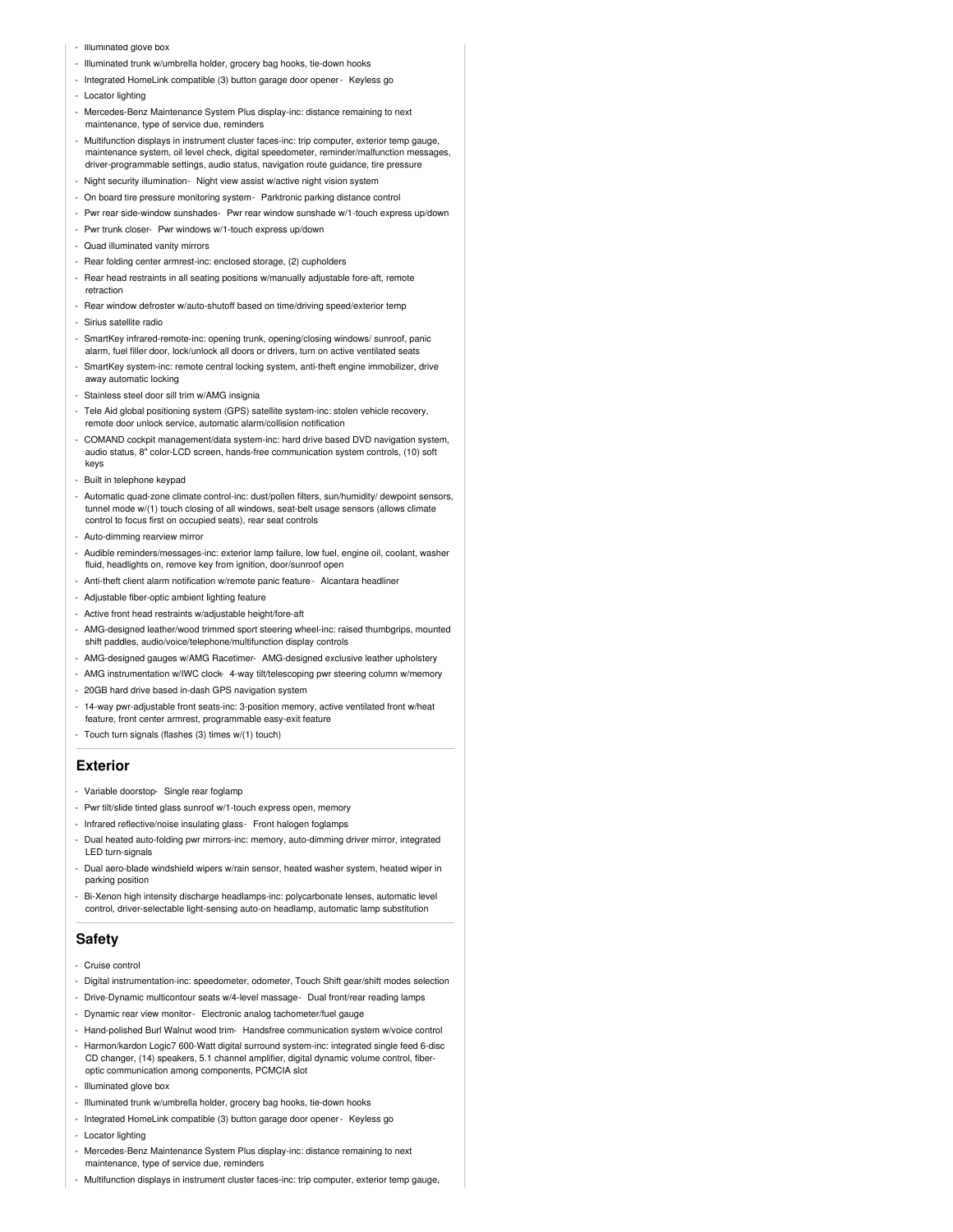maintenance system, oil level check, digital speedometer, reminder/malfunction messages, driver-programmable settings, audio status, navigation route guidance, tire pressure

- Night security illumination- Night view assist w/active night vision system
- On board tire pressure monitoring system- Parktronic parking distance control
- Pwr rear side-window sunshades- Pwr rear window sunshade w/1-touch express up/down
- Pwr trunk closer- Pwr windows w/1-touch express up/down
- Quad illuminated vanity mirrors
- Rear folding center armrest-inc: enclosed storage, (2) cupholders
- Rear head restraints in all seating positions w/manually adjustable fore-aft, remote retraction
- Rear window defroster w/auto-shutoff based on time/driving speed/exterior temp - Sirius satellite radio
- 
- SmartKey infrared-remote-inc: opening trunk, opening/closing windows/ sunroof, panic alarm, fuel filler door, lock/unlock all doors or drivers, turn on active ventilated seats
- SmartKey system-inc: remote central locking system, anti-theft engine immobilizer, drive away automatic locking
- Stainless steel door sill trim w/AMG insignia
- Tele Aid global positioning system (GPS) satellite system-inc: stolen vehicle recovery, remote door unlock service, automatic alarm/collision notification
- COMAND cockpit management/data system-inc: hard drive based DVD navigation system, audio status, 8" color-LCD screen, hands-free communication system controls, (10) soft keys
- Built in telephone keypad
- Automatic quad-zone climate control-inc: dust/pollen filters, sun/humidity/ dewpoint sensors, tunnel mode w/(1) touch closing of all windows, seat-belt usage sensors (allows climate control to focus first on occupied seats), rear seat controls
- Auto-dimming rearview mirror
- Audible reminders/messages-inc: exterior lamp failure, low fuel, engine oil, coolant, washer fluid, headlights on, remove key from ignition, door/sunroof open
- Anti-theft client alarm notification w/remote panic feature Alcantara headliner
- Adjustable fiber-optic ambient lighting feature
- Active front head restraints w/adjustable height/fore-aft
- AMG-designed leather/wood trimmed sport steering wheel-inc: raised thumbgrips, mounted shift paddles, audio/voice/telephone/multifunction display controls
- AMG-designed gauges w/AMG Racetimer- AMG-designed exclusive leather upholstery
- AMG instrumentation w/IWC clock-4-way tilt/telescoping pwr steering column w/memory
- 20GB hard drive based in-dash GPS navigation system
- 14-way pwr-adjustable front seats-inc: 3-position memory, active ventilated front w/heat feature, front center armrest, programmable easy-exit feature
- Touch turn signals (flashes (3) times w/(1) touch)

#### **Mechanical**

- 20" x 8.5" front/20" x 9.5" AMG 5-spoke light aluminum wheels
- 255/35ZR20 front/275/35ZR20 rear high-performance tires
- 4-link front suspension-inc: antilift control, gas-pressurized shock absorbers, stabilizer bar
- 5-speed automatic drive-adaptive transmission-inc: electronically controlled shifting, comfort/manual modes, AMG SpeedShift, Touch Shift
- 6.0L AMG bi-turbo intercooled V12 engine- AMG sport exhaust w/quad tailpipes
- AMG-enhanced active body control (ABC)-inc: coil spring/electronically controlled hydraulic cylinder w/shock absorber at each wheel, automatic 4-wheel level control, driver-selectable ride-height control, automatic speed-sensitive lowering
- AMG-enhanced pwr 2-piston front/1-piston rear perforated/vented disc brakes
- Anti-lock disc brakes system (ABS) w/brake assist system
- Electronic stability program (ESP)
- Independent multilink rear suspension w/antisquat, antidive system
- Pwr vehicle-speed-sensitive rack & pinion steering- Rear wheel drive

## **Option Packages**

#### **Factory Installed Packages**

\$875 4-PLACE SEATING PKG

-

-

-

#### ACTIVE VENTILATED REAR SEATS W/HEAT FEATURE

\$1,690

DISTRONIC PLUS